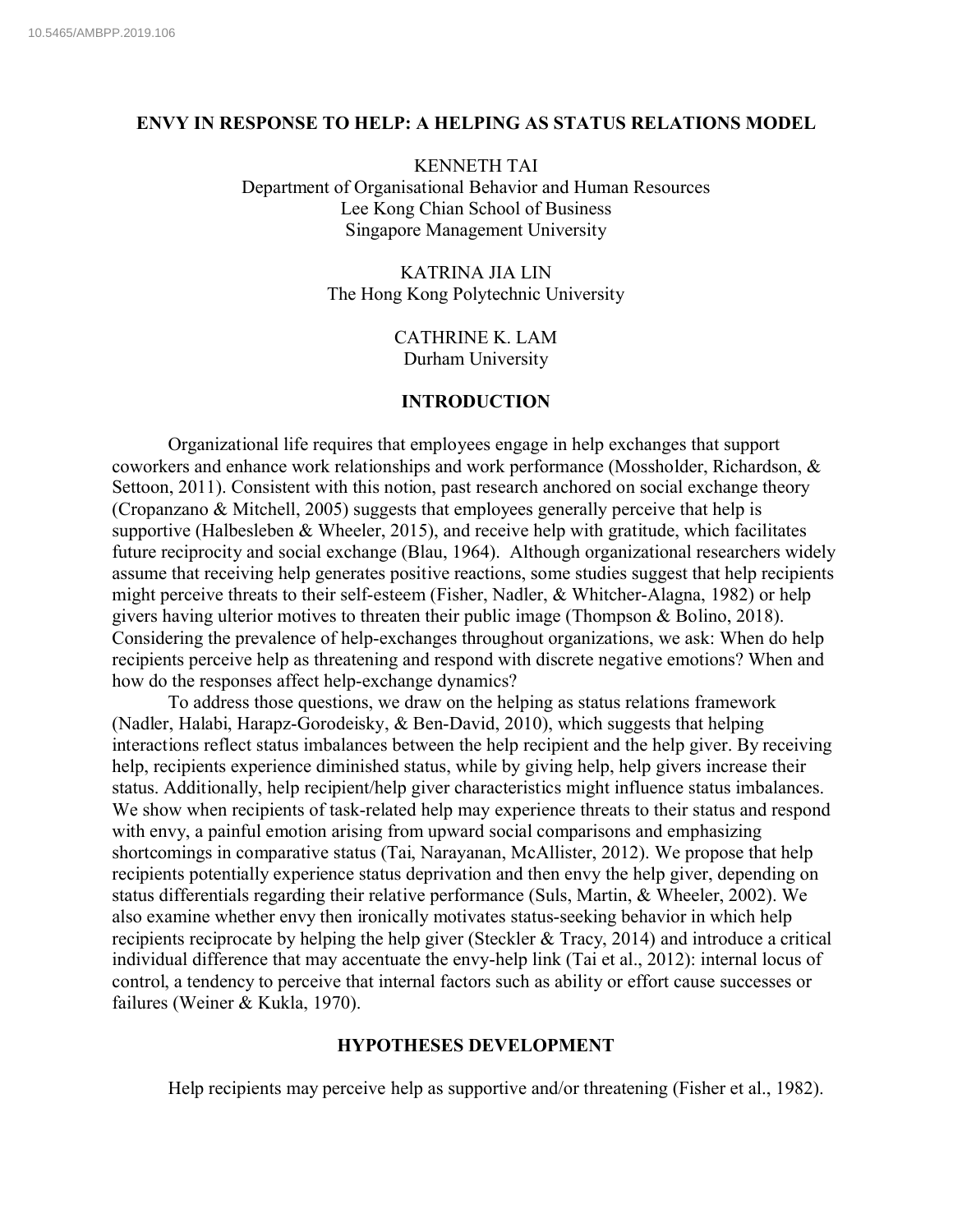On one hand, help recipients may perceive help as supportive as it provides instrumental benefits by solving task-related issues. On the other hand, help recipients may perceive help as threatening as it indicates a loss of status and inferiority (Smith & Kim, 2007). Although receiving task-related help may be perceived as supportive and/or threatening, the perceived threat to status becomes more salient and dominant when the receipt of help conveys a negative self-relevant message to the recipients (Nadler & Fisher, 1986). One primary determinant of whether receiving task-related help conveys such negative self-related information and represents a status threat is the help recipient's relative performance standing (Suls et al., 2002). Task performance is a salient social status indicator typically associated with rewards (Seta & Seta, 1996). People are generally motivated to outperform others and to view themselves as superior (Festinger, 1954). Thus, task performance represents one of the most important social comparison information that people consider when they compare themselves with others to determine their. When help recipients perform more poorly than help givers, the lower relative performance standing indicates lower relative status (Barrick, Stewart, & Piotrowski, 2002).

Low-status individuals tend to be more vigilant than high-status individuals in perceiving threat and danger from external stimuli, even when it is neutral or positive (Scheepers  $\&$ Ellemers, 2005). We propose that when help recipients perform worse than help givers, they are likely to perceive task-related help as threatening rather than enhancing their status, as highlighting their inferiority, and as widening the performance gap.

When help recipients have lower relative performance standing, the imbalance signals that help givers have relatively superior status, which will amplify threat perceptions. In this situation, receiving task-related help from a higher performing help giver may be negatively viewed by the help recipient as a strategy to further highlight their incapability (Fisher et al., 1982). Thus, the help recipient is likely to engage in an unfavorable form of upward comparison that may threaten his/her self-image and social status (Collins, 1996). As a result, the help recipient experiences envy (Parrott & Smith, 1993), which is the most prevalent emotional reaction directed toward higher-status individuals (Lange & Crusius, 2015). In contrast, help recipients who are better performers than help givers have higher relative performance standing and are likely to engage in downward comparison that enhances their self-worth and status (Collins, 1996), reducing the potential threatening effect of receiving task-related help (Nadler & Fisher, 1986). Furthermore, help may be perceived as status affirmation, rather than as status threat. Taken together, we hypothesize:

*Hypothesis 1: Relative performance standing between help recipients and help givers moderates the positive relationship between receiving task-related help and envy, such that higher envy occurs only when the help recipient is a lower, rather than higher, performer compared to the help giver.* 

From a socio-functional perspective, envy may be adaptive and inform envious individuals that they may suffer a loss of status which motivates correction action to maintain social status. Intuitively, we might expect envious individuals to counter superior advantages and restore psychological balance (Tai et al., 2012) through harmful behaviors such as social undermining (Duffy, Scott, Shaw, Tepper, & Aquino, 2012) or passively withholding help (Bamberger & Belogolovsky, 2017). However, others must convey the prestige and respect inherent in social status (Magee & Galinsky, 2008), and thus status may not be effectively regained through these antagonistic strategies. In contrast, giving help creates, preserves, or even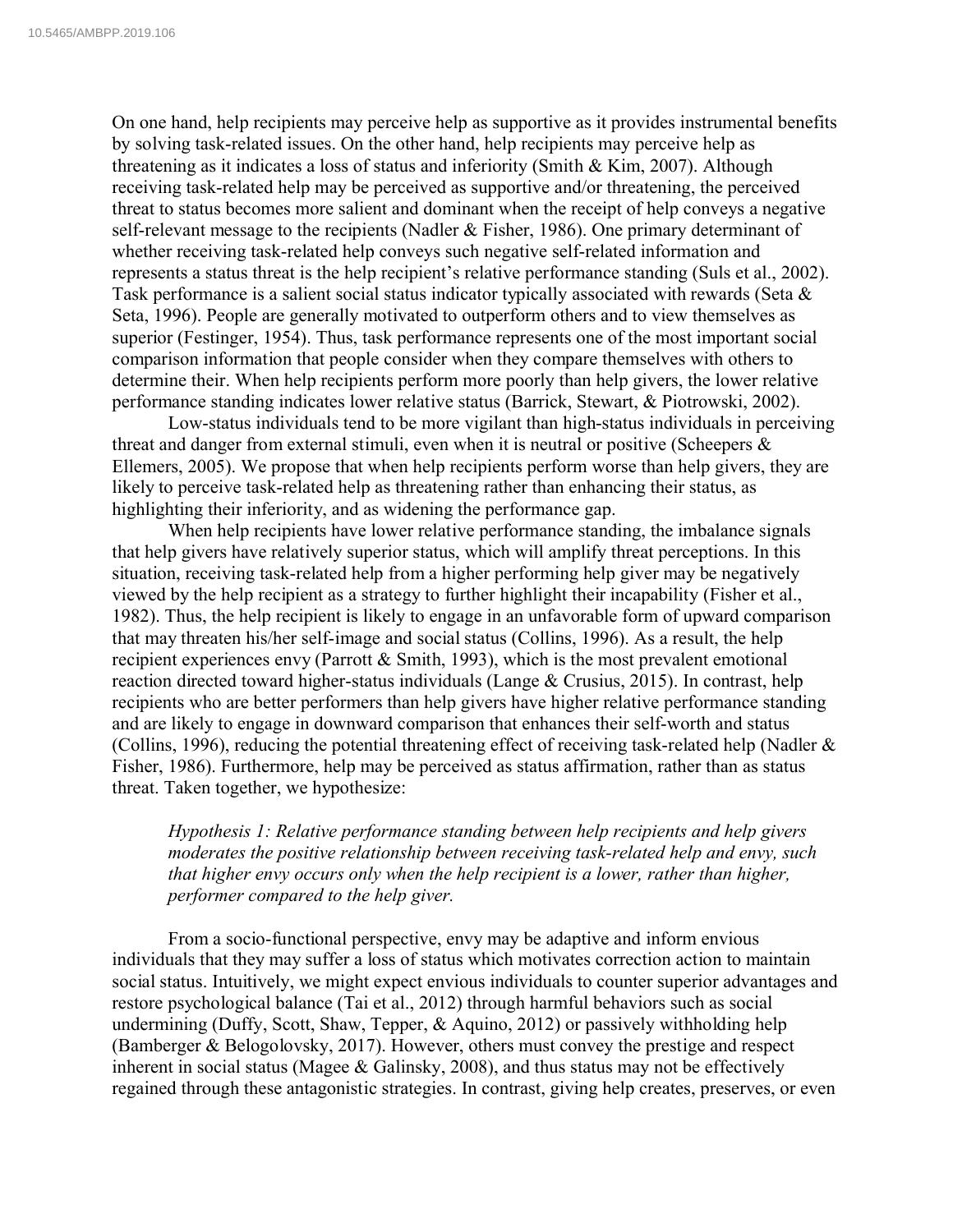challenges status relations among help givers and recipients (Nadler et al., 2010). By helping their help givers, help recipients may cope with envy and rebalance the status relation by showing that they have sufficient resources to share (Ouyang et al., in press). Such reciprocal help signals competence, reduces the superiority gap, preserves status, deters feelings of inferiority and envy, and reestablishes the dyadic status balance. Supporting the status enhancing function of giving help, research shows that when individuals provide more help to others, they are perceived as having higher status (Hardy & Vugt, 2006). Therefore, we suggest that envious help recipients may balance status relations and adaptively cope with envy by helping the source of the threat (Nadler et al., 2010). Overall:

# *Hypothesis 2: Envy is positively related to help giving toward the help giver.*

Although help recipients might reduce their sense of inferiority by helping the envied help giver, some recipients may be unable to terminate dependency and regain status. We propose that internal locus of control influences whether envious help recipients are likely to help envied help givers for two reasons. First, individuals with high internal locus of control perceive that internal factors such as ability or effort cause successes or failures (Weiner & Kukla, 1970). Thus, they are more likely to take active steps to achieve desirable outcomes and cope with dissatisfied status (Giles, 1977). In our context, they may respond to envy by proactively helping their help giver, believing that their increased effort will increase their social status. Second, they will be more motivated to help higher-performing help givers as they are more likely to assume that the help givers have innate ability and work harder. Such attributions guide the envious help recipient to perceive the help giver as a high status actor who deserves favorable interpersonal treatments and from whom they may receive valuable information (Cheng, Cheung, Chio, & Chan, 2013), which could contribute to their status. In summary, internal locus of control positively shapes reactions to envy, such that internal locus of control will moderate the envy-helping link by increasing the tendency to help in response to envy. We also hypothesize a dual-stage moderated mediation model.

*Hypothesis 3: Internal locus of control moderates the positive relationship between envy and helping the envied target (i.e., the original help giver), such that the positive relationship is stronger for individuals with higher internal locus of control, compared to those with lower internal locus of control.* 

*Hypothesis 4: Relative performance standing and internal locus of control will moderate the indirect effect between receiving task-related help and helping via envy: such that this indirect effect is stronger when the help recipient has higher internal locus of control and is a lower performer compared to the help giver.*

## **OVERVIEW OF STUDIES**

We conducted three studies to investigate when receiving task-related help elicits envy and whether envy subsequently triggers reciprocal helping. Study 1 was a field study with a round robin design using a sample of sales representatives to test Hypothesis 1. Study 2 used a sample of student teams with a time-lagged design to constructively replicate Study 1 and examine the consequences of envy (Hypotheses  $2 \& 3$ ). In Study 3, we sought to replicate and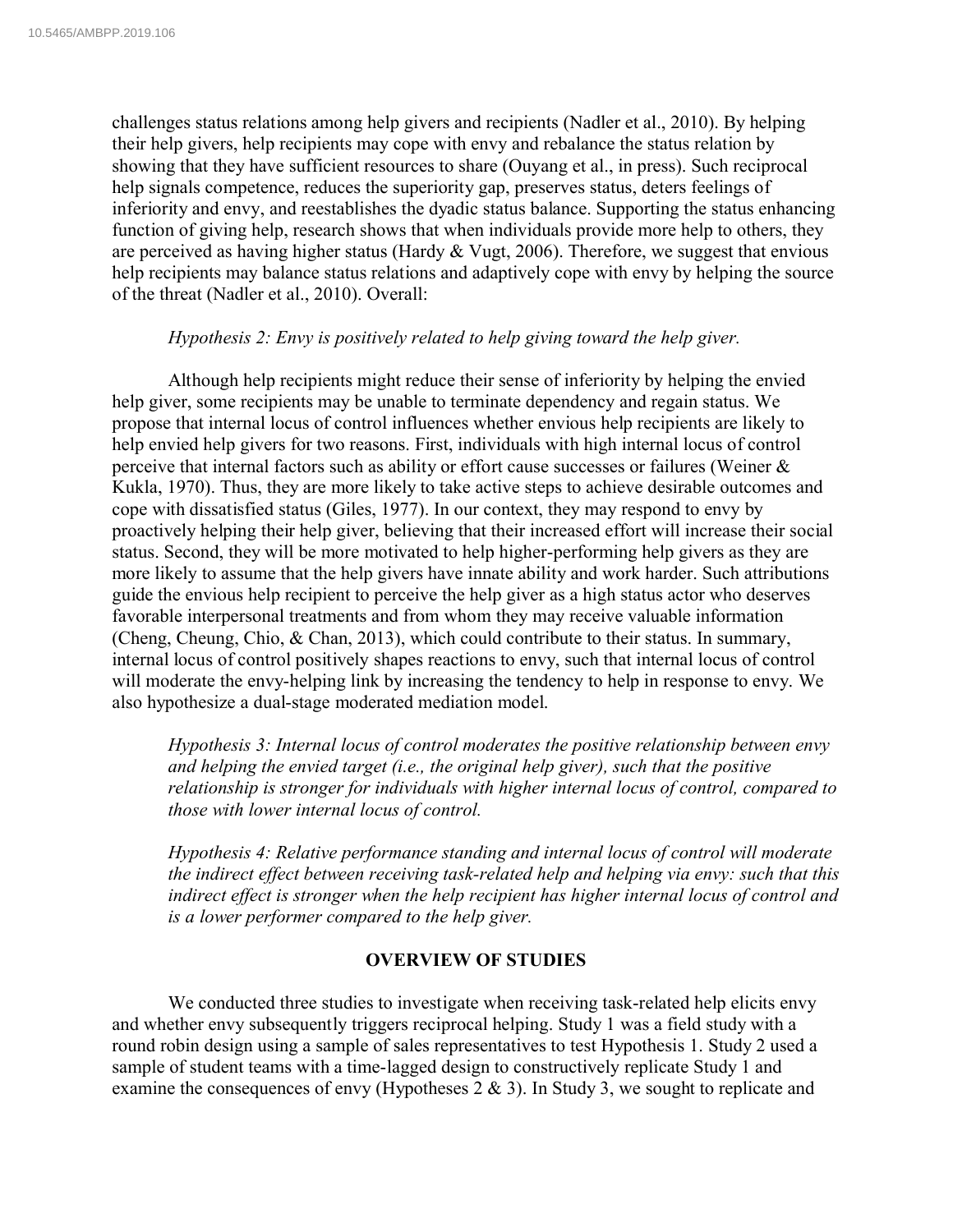substantiate Study 2 by experimentally manipulating receiving task-related help and relative performance standing and controlling for gratitude as an alternative mediator.

### **STUDY 1**

We collected data from 128 sales representatives (408 dyads in 31 teams) of a major telecommunication service company in China. The sales associates worked in teams of four or five members primarily to sell mobile phone service plans and provide office support. Their performance was evaluated based on individual sales quotas publicly posted on the company's internal notice boards, creating opportunities for comparing performance. Using a round-robin design, we asked each employee to rate task-related help received from each team member (Settoon & Mossholder, 2002) and how often they felt envious toward each team member (Fiske et al., 2002). Relative performance standing is operationalized as the difference between how many telecommunication service packages help recipients and help givers sold in each dyad. We controlled for gender, age, dyadic tenure, team size, positive affectivity, negative affectivity, and the receipt of person-related help. We used the hierarchical linear modeling application of the social relations model (Kenny, 1994) in MLwin (Goldstein et al., 1998) to test our hypothesis.

Results supported Hypothesis 1 by showing that the interaction between receiving taskrelated help and relative performance standing significantly predicted envy  $(B = -0.06, SE = 0.03, p$ < .05). Simple slopes analyses showed that when help recipients performed relatively better than help givers, receiving task-related help from help givers was not related to envy toward them (simple slope  $=$  -.02, ns). In contrast, when help recipients performed relatively worse than help givers, receiving task-related help was positively related to envy toward the help giver (simple slope =  $.10, p < .05$ ).

#### **STUDY 2**

We collected data from undergraduate business students (102 students within 22 teams forming 386 dyads) at a major university in Hong Kong. Working in teams of three to six members, the students had to complete a team project (i.e., business plan) in one semester as part of the evaluation component in a business-related module. Similar to work teams in organizations where team performance will have a significant impact on individual performance, helping interactions in student project teams are necessary to ensure the progress of the project and the quality of work each team member puts in. We collected data at two time points across the semester, using a round-robin design. At Time 1, after students had worked together for two months, and two weeks after the release of mid-term examination results, we measured demographic information, internal locus of control, positive affectivity, negative affectivity, receipt of task-related and person-related help from team members, and feelings of envy toward team members. The instructor provided mid-term examination scores. At Time 2, one month later, we again measured receipt of task-related help from each team member since the last survey. The measure served as an other-rated indicator of task-related help a student provided to each team member. Except for internal locus of control, we used the same measures from Study 1 and adapted them to the student project team context. We used the same analytical strategy to test our hypotheses.

Results again supported Hypothesis 1. Relative performance standing moderated the relationship between receiving task-related help and the help recipient's envy toward the help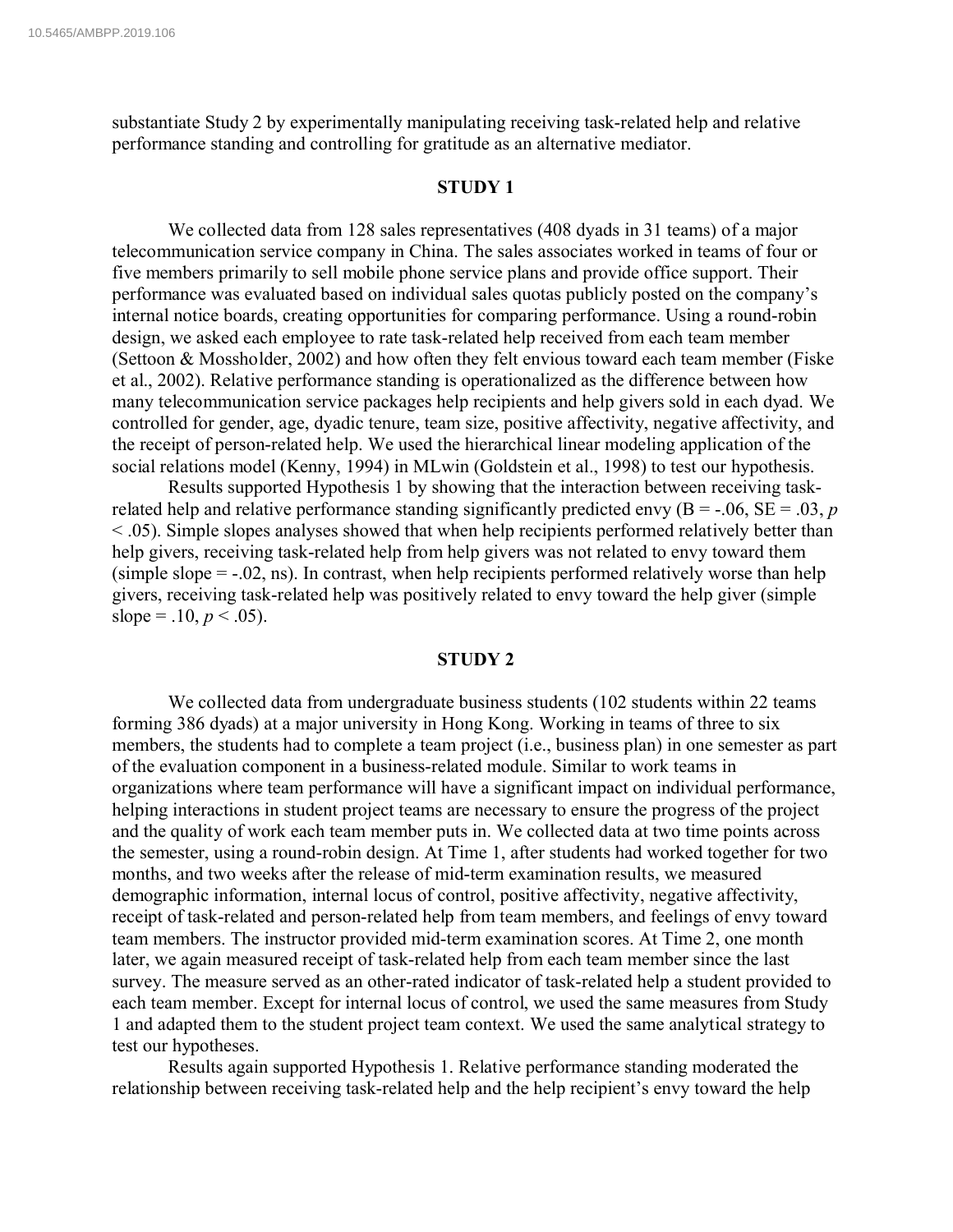giver (B =  $-0.06$ , SE =  $.03$ ,  $p < 0.05$ ). Simple slope analyses found the same interaction pattern as that in Study 1: when the help recipient performed better than the help giver, receiving taskrelated help from this help giver was not related to the help recipient's envy toward the help giver (simple slope  $= .01$ , ns); when the help recipient performed worse than the help giver, receiving task-related help from this help giver was positively related to envy toward him/her (simple slope  $=$  .12,  $p$  < .05). Supporting Hypothesis 2, envy was positively related to reciprocal helping ( $B = 0.12$ ,  $SE = 0.04$ ,  $p < 0.01$ ). Furthermore, internal locus of control moderated the relationship between envy and help giving toward the original help giver  $(B = .11, SE = .04, p <$ .01). Results from simple slope analyses showed that envy was positively related to help giving toward the envied help giver only among individuals with higher internal locus of control (simple slope  $= .23$ ,  $p < .05$ ), but not among those with lower internal locus of control (simple slope = .02, ns), supporting Hypothesis 3. Hypothesis 4 stated a conditional indirect effect of receiving task-related help on help giving to the original help giver via envy when the help recipient performed worse than the help giver (i.e., low relative performance standing) and had higher internal locus of control. Supporting Hypothesis 4, results showed that the indirect effect of receiving task-related help on help giving through envy is 0.03 (95% CI: [0.005, 0.060]) when the help recipient performed worse than the help giver and had high internal locus of control. For the indirect effect associated with all other combinations of relative performance standing and internal locus of control, the 95% CIs included zero, indicating a lack of indirect effect.

#### **STUDY 3**

Our last study, which is a scenario-based experiment, involved 113 full-time employees recruited from Prolific Academic. We adopted a 2 (receiving help: yes vs. no)  $\times$  2 (relative performance standing: high vs. low) between-participants design. Participants first completed a measure of internal locus of control before they were randomly assigned to read one of four versions of a scenario. Specifically, participants read a scenario where they were told to imagine themselves as an employee who has been working for some time in a reputable multinational company and that they work with a few other coworkers on team projects. Participants then read that they encountered a task-related issue for the current team project and they spent some time thinking about it. In the receiving help (no help) condition, the scenario explained that Jamie, a coworker, who has been working in the same team for several months helped (did not help) solve the problem. In the low (high) relative performance standing condition, Jamie was a higher (lower) performer as compared to them. After participants read the scenario, they completed the measures for envy, gratitude, helping intention, and manipulation check questions. We used Mplus 7 to conduct path analyses, with gratitude controlled as an alternative mediator.

We again found support for our hypotheses. There was a significant interaction effect of receiving task-related help and relative performance standing on the help recipient's envy toward the help giver  $(B = -1.28, SE = .52, p < .05)$ . When the help recipient performed better than the help giver, receiving task-related help from this help giver was not related to the help recipient's envy toward the help giver (simple slope  $= .24$ , ns); when the help recipient performed worse than the help giver, receiving task-related help from the help giver was positively related to envy toward him/her (simple slope = 1.52,  $p < .01$ ). Additionally, envy was positively related to reciprocal help toward the original help giver  $(B = 18, SE = .07, p < .05)$  after controlling for the effect of gratitude, and internal locus of control moderated the relationship between envy and help giving toward the original help giver  $(B = .19, SE = .08, p < .05)$ . Simple slope analyses